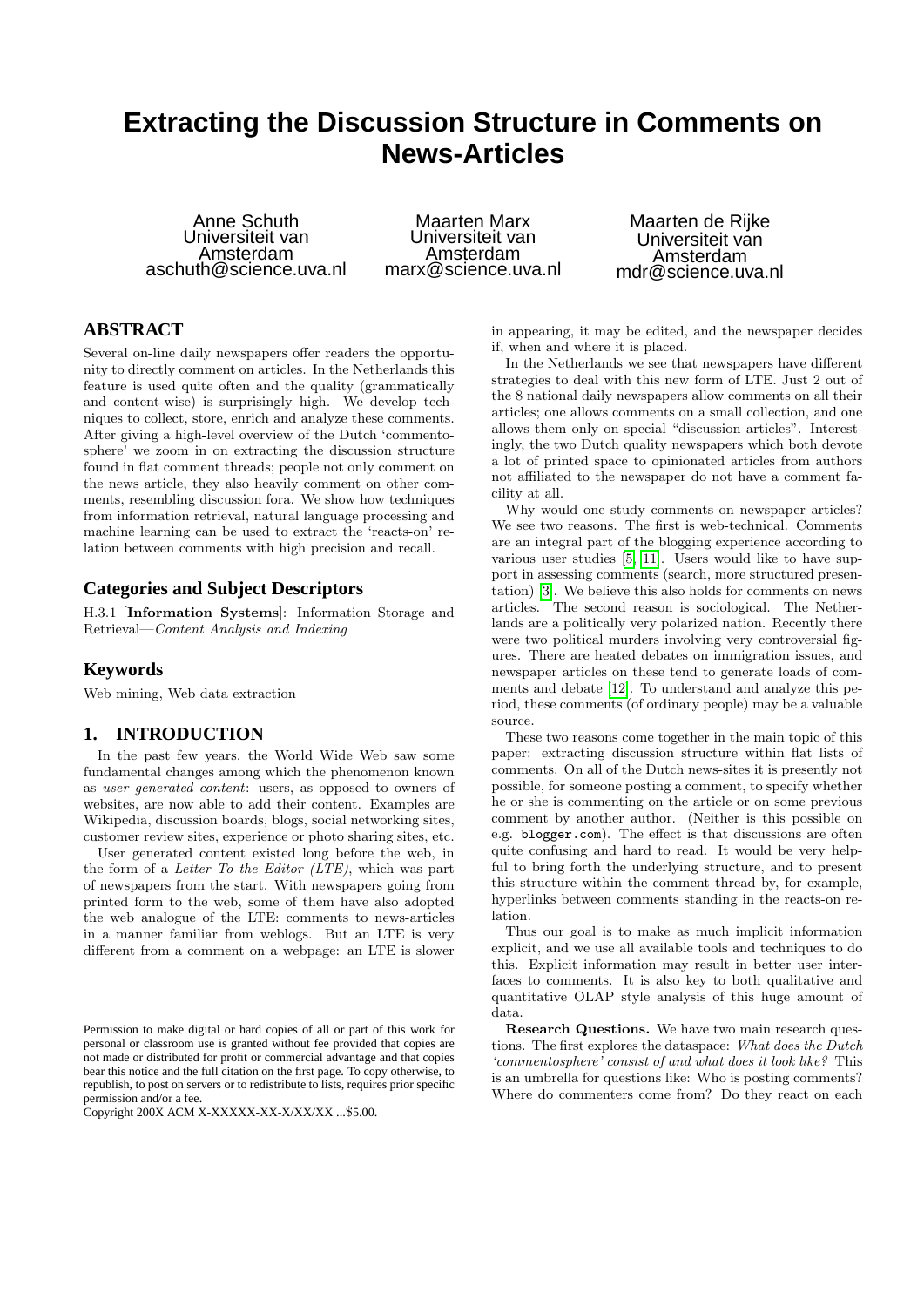

<span id="page-1-2"></span>Figure 1: Flowchart of the data acquisition process.

other? In what way do they react? What does a comment look like? What kind of language is used? The second is technical. How can the discussion structure of comment threads be made explicit?

Organization of the paper. We first describe the data 'as-it-is' and how it is acquired (Section [2\)](#page-1-0). We explore the data in Section [3,](#page-1-1) answering the first research question. In Section [4](#page-3-0) we develop methods to extract the discussion structure of threads and evaluate these. We end with conclusions and directions for future work.

# <span id="page-1-0"></span>**2. DATA DESCRIPTION AND ACQUISITION**

We study comments attached to news-articles placed on the websites of four national Dutch daily newspapers,

| de Telegraaf |                  | http://www.telegraaf.nl/                 |
|--------------|------------------|------------------------------------------|
|              | Algemeen Dagblad | http://www.add.nl/                       |
| Trouw        |                  | http://www.trouw.nl/                     |
| $\rm NRC$    |                  | http://weblogs.nrc.nl/weblog/discussie/  |
|              |                  | and one web-only news-source, www.nu.nl. |

#### **Terminology**

We use the following terminology. A *(news-)site* is a source that produces news-articles.

An *article* is a complete news-article published on a newssite. Usually the author who wrote the article is mentioned, as is its place of origin. All news-sites also state the date and time of publishing, except for Trouw, who states only the publishing dates. This will be a shortcoming as will be seen later on.

The comments on articles consist of at least the name of the author and the comment itself. At a few sites, an email address and the city the commenter lives in, are also required. As is the case with articles, comments have, on all sites, a date and time of publishing attached to them.

A comment-thread, or just thread is a flat list consisting of comments, in reverse chronological order. There are no explicit relations between comments other than the publishtime, as opposed to, for example, fora were usually features exist to mark a post as a reply to a specific previous post.

A commenter is person who comments on an article. Usually a commenter only leaves a name behind, but on some site a city and email address as well. Commenters may com-

| site                 | article                    | comment                                   |
|----------------------|----------------------------|-------------------------------------------|
| id <i>(int, key)</i> | id ( <i>int</i> , $key$ )  | id <i>(int, key)</i>                      |
| name $(strinq)$      | site_id $(int, foreign)$   | $\text{article_id}$ <i>(int. foreign)</i> |
| url $(string)$       | source_url <i>(string)</i> | full_text $(blob)$                        |
|                      | comment_url $(strinq)$     | author $(strinq)$                         |
|                      | title <i>(string)</i>      | city $(strinq)$                           |
|                      | description <i>(blob)</i>  | email $(strinq)$                          |
|                      | full_text $(blob)$         | date_published (time)                     |
|                      | date_published $(time)$    | date_scraped (time)                       |
|                      | date_scraped $(time)$      |                                           |

<span id="page-1-3"></span>Table 1: Structure of the Database: site, article and comment relation with their attributes.

ment on an article more than once, and they can comment on more than one article on more than one site. Since usually only a name indicates a commenter it is difficult to discover the identity of a commenter [\[4\]](#page-7-4).

# **Data Acquisition**

All five sites offer an RSS-feed with headlines and links to the newest articles. Only NRC publishes the full content of posts, that can be commented on, through their feed. So for all sites but NRC the articles need to be extracted from the HTML version of the site.

Specialized wrappers are written to fit each site and make sure as little HTML as possible is attached to an article. Scraping comments is done separately from scraping the articles, the reason for this is a timing issue: we do not want to miss articles so we check the RSS often. The harvesting of comments is, as was the case with most articles, done through the HTML interface of the news sites, with specialized wrappers for each site. The complete data-flow is illustrated in Figure [1.](#page-1-2) Nu.nl forms an exception as comments on its articles are published on nujij.nl

Tricky points in the data collection phase are exactly when and how often to scrape, and character encoding issues. Maintaining an almost realtime mirror of all comment threads is nearly impossible because we have to poll all open articles for new comments. Making comments available through RSS would solve this problem. For a more in depth discussion of these issues, see the full report [\[9\]](#page-7-5).

Scalability. Even though the collection of data poses a serious constraint on the time taken by harvesting algorithms, this time only goes up linear with the number of sources or threads considered. This also holds for the algorithm, discussed later, used for analyzing the threads.

Storage. All the collected data is simply stored in a relational database, mainly consisting of three relations: site, article and comment with attributes and their type as listed in Table [1.](#page-1-3)

#### <span id="page-1-1"></span>**3. DATA EXPLORATION**

In order to gain some insight in the data considered and to give ground to choices made later on we provide basic data on the four important concepts in our data: articles, comment threads, comments, and commenters.

#### **3.1 Articles**

So far we have collected the following amount of data: ( For Nu.nl only articles which do have comments are indexed)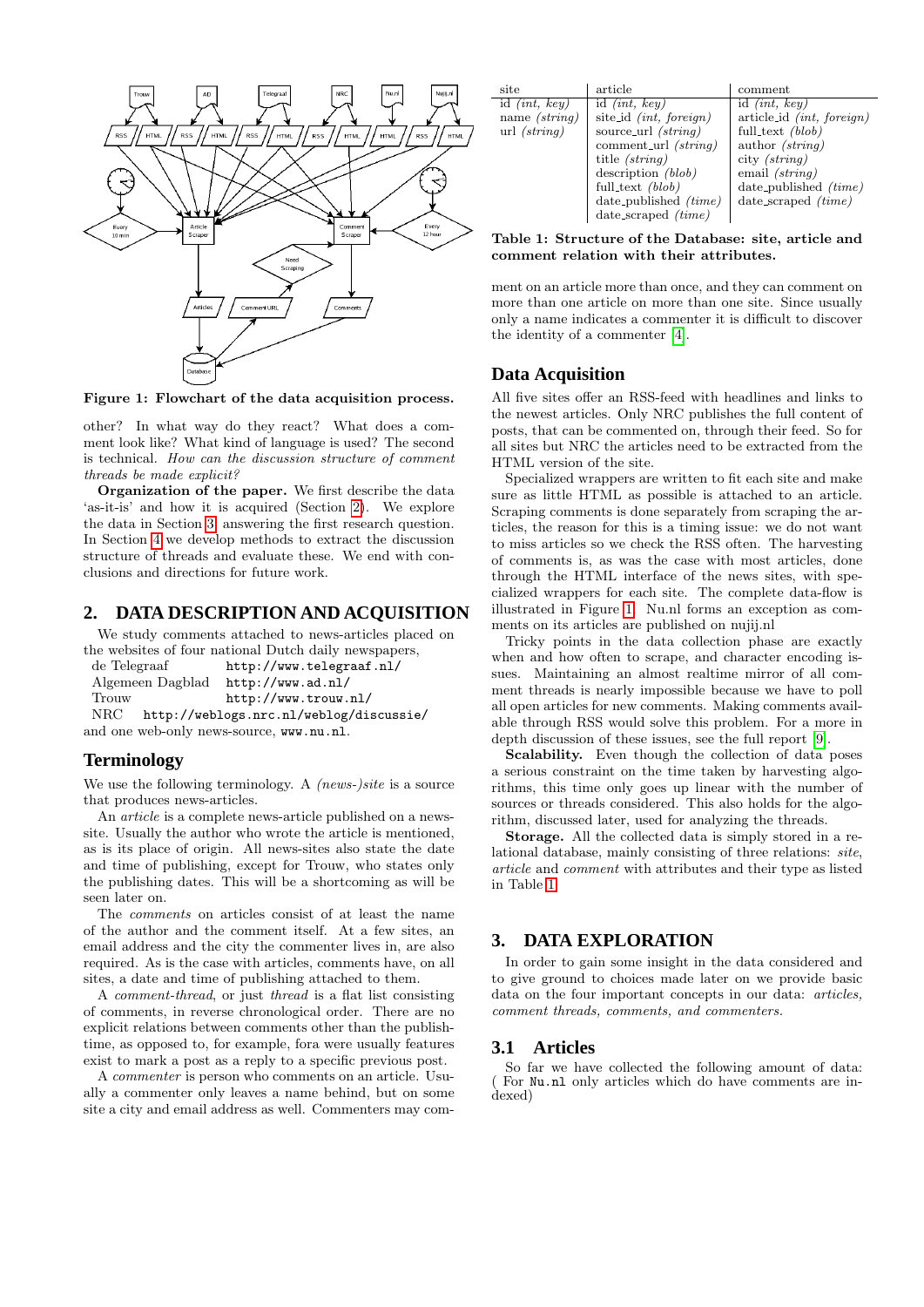| site       | days | articles allowing comments |              |  |
|------------|------|----------------------------|--------------|--|
|            |      | total                      | avg. per day |  |
| Trouw      | 47   | 285                        |              |  |
| A D        | 35   | 8139                       | 232          |  |
| Telegraaf  | 42   | 7198                       | 171          |  |
| Nu.nl      | 85   | 2109                       | 24           |  |
| <b>NRC</b> | 71   | 20                         |              |  |
|            |      | 17751                      |              |  |

The number of days that are included in the data set differ per site due to differences in feed lengths and site–policies. Trouw and NRC both show very low numbers of articles, compared to the other sites. This is due to the fact that both allow only a few articles to be commented on. Also, the numbers for Nu.nl are a little lower than those of AD and Telegraaf because only those articles with comments on nujij.nl are indexed.

# **3.2 Comment threads**

A comment thread is a collection of comments all belonging to one article. The amount of threads and their average sizes per site is as follows:

| site       | articles      |      | number of | thread-size |     |     |
|------------|---------------|------|-----------|-------------|-----|-----|
|            | with comments |      | comments  |             |     |     |
|            | total         | %    |           | avg         | min | max |
| Trouw      | 80            | 28%  | 1297      | 16          |     | 88  |
| AD         | 3465          | 42\% | 33383     | 9           |     | 202 |
| Telegraaf  | 636           | 8%   | 45760     | 71          | 1   | 826 |
| Nu.nl      | 2088          | 99%  | 34165     | 16          |     | 689 |
| <b>NRC</b> | 19            | 95%  | 2557      | 134         | 34  | 314 |
|            | 3431          | 35%  | 117162    | 23          |     |     |

When are comments on an article generated? And for how long commenters keep publishing their comments. Figure [2](#page-2-0) gives an impression of the amount of comments that react on a article in the first week after an article has been published. The graph clearly shows a high peak right after the article was published, and then declining peaks, each 24 hours later. These peaks are the result of much less people commenting during the night. It should be noted that the width of a peak is partly a result of the spreading of publishing times of articles during the day.

Also note that peaks for the NRC site are much lower than the others, but they keep recurring for a much longer time; on the NRC site, commenters keep commenting on an article as much as a week after it was published. This as opposed to the curve for the Telegraaf that shows almost no new comments after as little as 36 hours after the article was published. This is not the effect of closing the comment thread, it stays open.

# **3.3 Comments**

We now look at some of the properties of comments itself. A tokenizer, as described in [\[10\]](#page-7-6), was used to split up comments in words and sentences. Figure [3](#page-3-1) shows the amounts of comments per article, and displays a similar power law as found for comments on blogs in [\[6\]](#page-7-7). We also compare the comment length and the number of comments of our corpus to the figures reported for comments on blogs in [\[6\]](#page-7-7):



<span id="page-2-0"></span>Figure 2: The average timing of publishing comments after an article is published, for a week. Note that the data for Trouw is left out because no publishing time is provided. Also note the differences in scaling on the x-axis, used to give a more detailed view of the first 48 hours.

|             | Comments on blogs                         | Comments on news-articles |
|-------------|-------------------------------------------|---------------------------|
|             | Comment length (words)                    |                           |
| Mean        | 63                                        | 46                        |
| StdDev 93   |                                           | 48                        |
| Median      | 31                                        | 38                        |
|             | Comments per post/news-article,           |                           |
|             | excluding uncommented posts/news-articles |                           |
| Mean        | 6.3                                       | 18.2                      |
| StdDev 20.5 |                                           | 41.8                      |
| Median      | 2                                         | 5                         |

Figure [4](#page-3-2) plots the number of sentences used per comment against the portion of comments that have this number of sentences. There seem to be two types of curves here, the very steep and high ones around three sentences per post, for Telegraaf, AD and Nu.nl, and the much less steep ones having a peak around 6 sentences per post, for Trouw and NRC.

Another interesting property of comments is the length of sentences used in posts. This says something about the style used. Figure [5](#page-4-0) plots the average sentence length per comment against the portion of comments that have this property. As with the number of sentences, Trouw and NRC jump out again. The average sentence length in comments on articles for those two sites is around 13 words per sentence, while the other three sites have comments with an average sentence length of around 9 words.

Both the number of sentences and the average length of these sentence is significantly higher for comments on the NRC and Trouw site than they are on the other three sites. This means that comments on those two site are much more substantial.

# **3.4 Commenters**

Where a lot of research on blogs is ultimately directed at getting a picture of the blogger [\[6\]](#page-7-7), our interest in comments also derives from an interest in the persons behind the comments: the commenters. Of them, in most cases only a (nick?)name is known. But on some sites also the city they live in and their email address is given. As the names commenters use, are chosen by themselves, it is hard, if not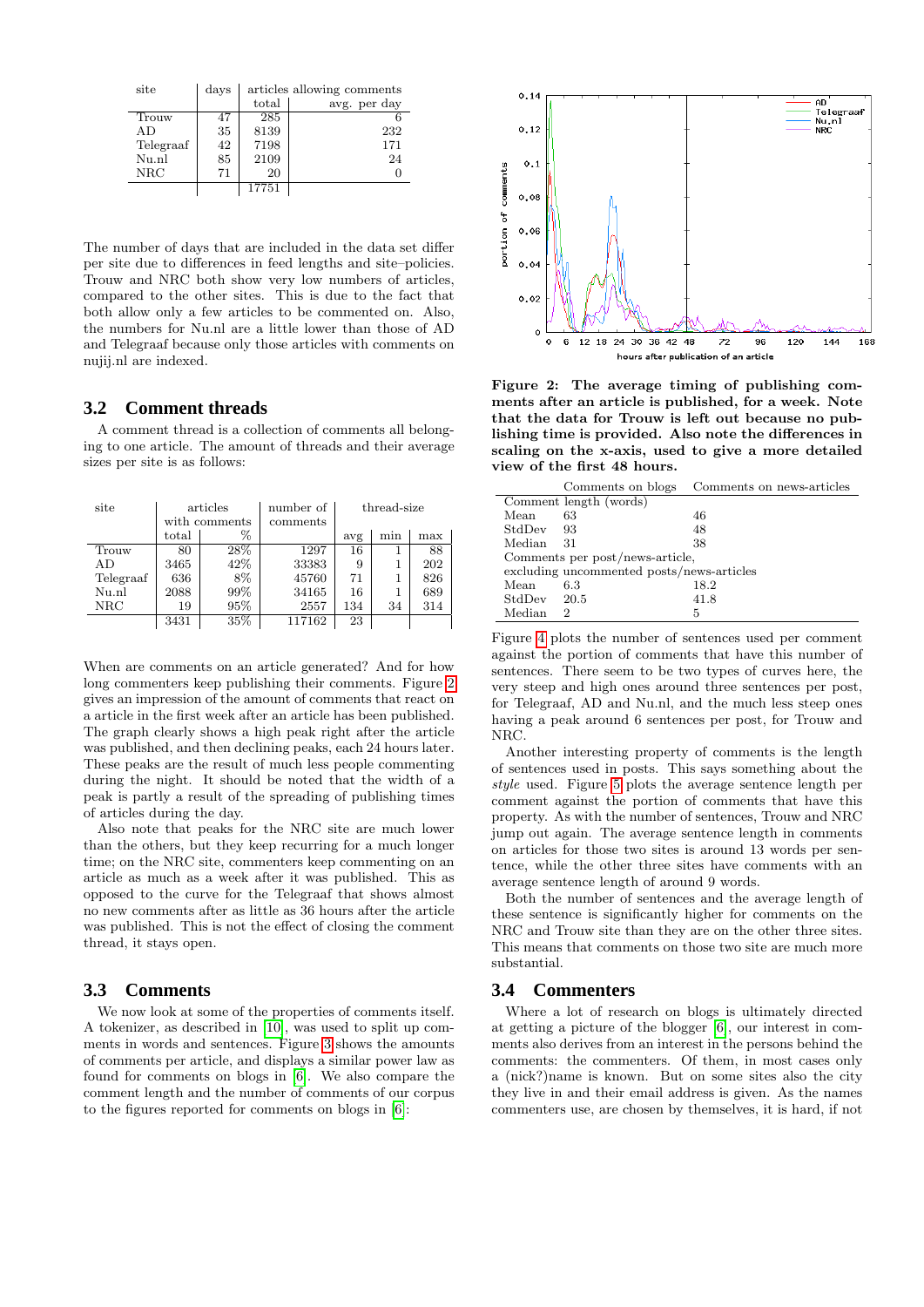

<span id="page-3-1"></span>Figure 3: Distribution of the amount of comments per news-article (with at least one comment).

impossible, to distinguish between two commenters that call themselves, for example, John. A manual inspection shows that adding a city often does not help: e.g., there are many "Jan, Amsterdam" pairs in our corpus. Other, more exotic names, seem to provide more evidence that the name is indeed referring to just one person but a 100% quarantee is never given. The cases were one can be sure, are those were an email address is provided, since these systems all work with authentication emails.

Even though the issues above are serious, it does give insight in the data when comments are grouped by email addresses and commenter names. The graph in Figure [6](#page-4-1) does this, and plots each commenter against the number of comments she posted. The graph shows the expected power law, with 50% of the comments being posted by less than 5% of the commenters. Of course, we should discount for the very common names, of which many appear in the top 100 of most posting commenters. How this should be done exactly is not clear, but even when these names are filtered out, it is evident that a large portion of the comments is produced by a relatively small number of people.

As some sites allow for entering a city-name, it is interesting to see what the geographical distribution of commenters is. Using the geocoder from Google Maps,<sup>[1](#page-3-3)</sup> all coordinates for cities given by commenters were requested. Those cities which coordinates in between  $(50°N 3°W)$  and  $(54°N 8°W)$ , roughly the coordinates of a bounding box of the Netherlands, were selected and plotted in Figure [7.](#page-4-2) As can be seen, this plot resulted in quite a detailed map of the Netherlands with a high density of commenters in the so-called Randstad, which is the most highly populated area.

# <span id="page-3-0"></span>**4. THREAD STRUCTURE**

Commenters not only comment on news articles, they also react on other comments, using the news article commenting facility. We are interested in this "reacts-on" relation between comments in one thread. However, as was mentioned earlier, this relation is not explicit in the data; commenters do not have the option to comment on a specific comment,



<span id="page-3-2"></span>Figure 4: A histogram of the number of sentences per comment. Each point on a line indicates the portion of comments that has the number of sentences measured on the x-axis.

as is the case on most fora on the web. Consequently, for each news-article, its associated comment thread is just a flat list of comments. The only explicit relation between them is the later-then relation in publishing time.

We can model the reacts-on relation (a pair  $\langle x, y \rangle$ , where x reacts on  $y$ ) between an article and a set of comments as a rooted directed acyclic graph (DAG). The nodes in this graph are the article and the comments and the arcs denote the reacts-on relation. The root is the article. The graph is directed and acyclic because one can only react on something which happened earlier: reacts-on is a sub-relation of the later-than relation. The structure is not a tree since it is possible for one comment to refer to more than one comment (and also to the article).

Commenters have no formal way of indicating that they refer to a comment, not to the news-article. They use a variety of techniques to indicate the relation, ranging from citing an authors' name, quoting part of a comment, to being completely absent (most probably, referring to the last posted comment). Here is a sample of observations:

- 1. Referring happens by citing an authors' name ('Eens met "bringer of torture"')
- 2. One comment can refer to more than one author ('Bravo Djieff en Frabkster')
- 3. The '@' character may be used to indicate a reference. (@ouwerocker)
- 4. A citation usually seems to refer to the latest post by the cited author.
- 5. A referring statement might be misspelled (Frabkster instead of Frankster).

Using the commenter's name is a frequently used technique but not the only one. In this paper, we will only attempt to extract reacts-on relations that involve citing an author's name. We do, however, allow for misspellings in the referring statement and multiple relations from and to a comment.

<span id="page-3-3"></span> $^1$ see: http://www.google.com/apis/maps/documentation/ index.html#Geocoding HTTP Request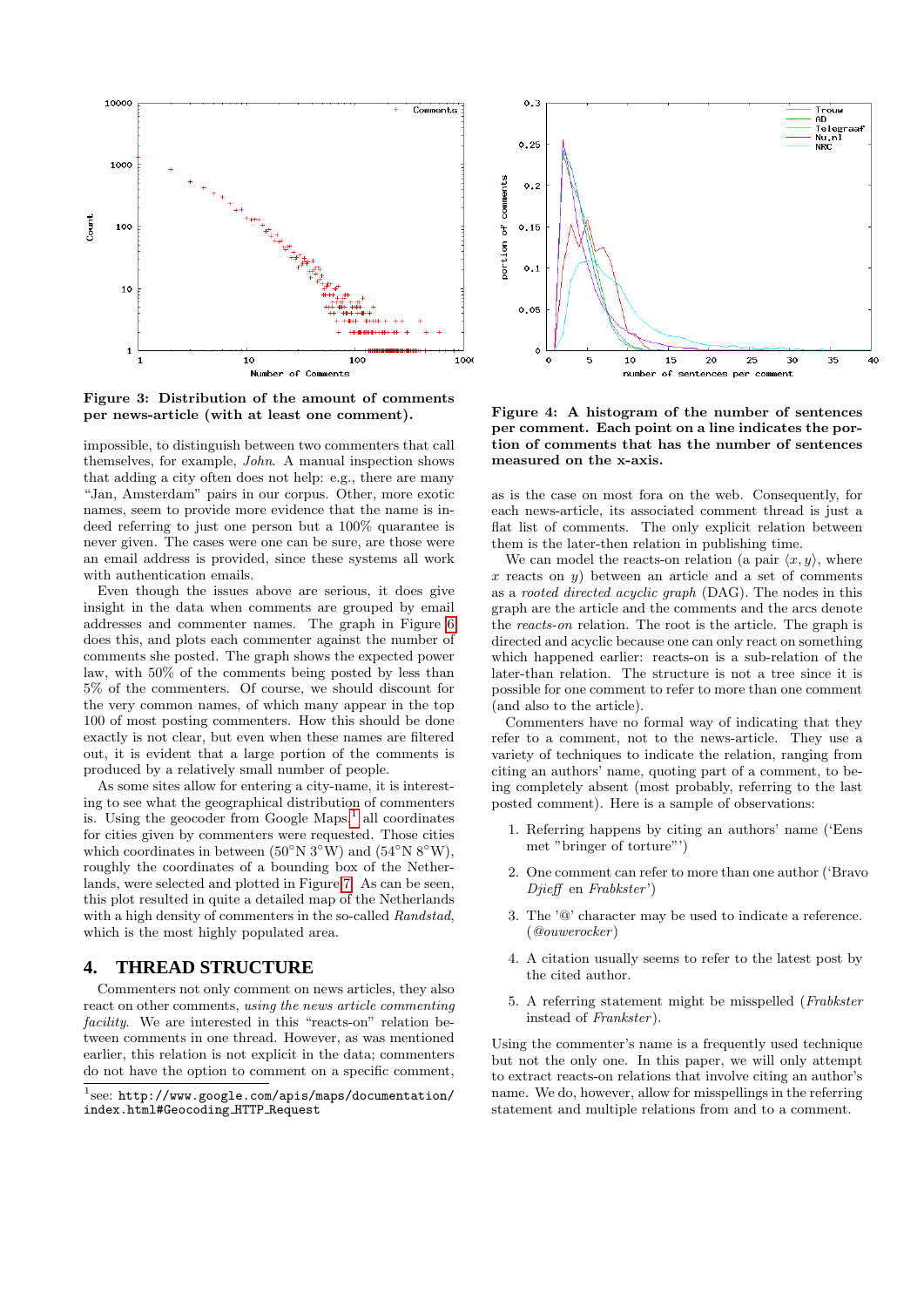

<span id="page-4-0"></span>Figure 5: A histogram of the average length of sentences, in words, per comment. The sentence length is averaged per comment and the size of the portion of comments having the same average sentence length is plotted against the sentence length.



<span id="page-4-1"></span>Figure 6: Commenters' names are grouped by email address and name and are then plotted against the number of comments they posted. The top and bottom axis correspond, the left and right axis do not. The left axis belongs to the red (falling) curve, the right to the (rising) green curve. Less than 5% of the commenters post 50% of the comments.

We can define this reacts-on relation declaratively as follows:

| comment x reacts-on comment $y$ if       |
|------------------------------------------|
| x is published later then $y$ , and      |
| (a minor spelling variation of) the      |
| commenter's name of $y$ appears in $x$ . |

The difficult part, as witnessed by the given examples, is the operationalization of the second clause: when do we say that a name appears in a comment? We will give three different implementations and show that a combination of them yields the best results.



<span id="page-4-2"></span>Figure 7: The geographical location of commenters, between (50°N 3°W) and (54°N 8°W), plotted for the sites that support this. Trouw data is plotted on top of AD data, which is plotted on top of Telegraaf data since the Telegraaf, followed by AD, had most data available. The contours of the Netherlands and the most densely populated areas in the Netherlands can easily be recognized.

#### **4.1 Experimental setup**

We created a hand-annotated dataset consisting of 4 commentthreads, one for each news-site. The threads were picked semi-randomly, that is, we ensured that they were rather long and had relations occurring in them. We could not find any thread for the news-site Trouw which had reactions on comments<sup>[2](#page-4-3)</sup>. The dataset consists of 478 comments in which 193 reacts-on relations between comments were identified by hand. Table [2](#page-4-4) gives a breakdown per site.

<span id="page-4-4"></span>

| news-site | comments relations |     |
|-----------|--------------------|-----|
| AD.       | 34                 | 9   |
| Teleg.    | 56                 | 8   |
| Nu.nl     | 313                | 163 |
| NRC       | 75                 | 13  |
| Total     | 478                | 193 |

#### Table 2: Breakdown of the hand annotated dataset per news-site.

The task is the following: given a comment-thread, we need to identify pairs (x,y) of messages in the thread such that they agree with was annotated by hand. Now we describe our baseline algorithm for identifying the reacts-on relation between comments. It implements the clue commenters name appears in comment by a case-insensitive string match between each preceding commenter and the full text of the current comment. A problem with this method is that it will find names included in normal words as well (e.g., Boy in loverboy). On the other hand, a more sophisticated method that would look at word boundaries, would have difficulties with names spanning more than one word (i.e.: bringer of torture). The baseline method is illustrated

<span id="page-4-3"></span><sup>2</sup>This is the only news-site which in advance inspects and possibly edits all comments left behind on their website.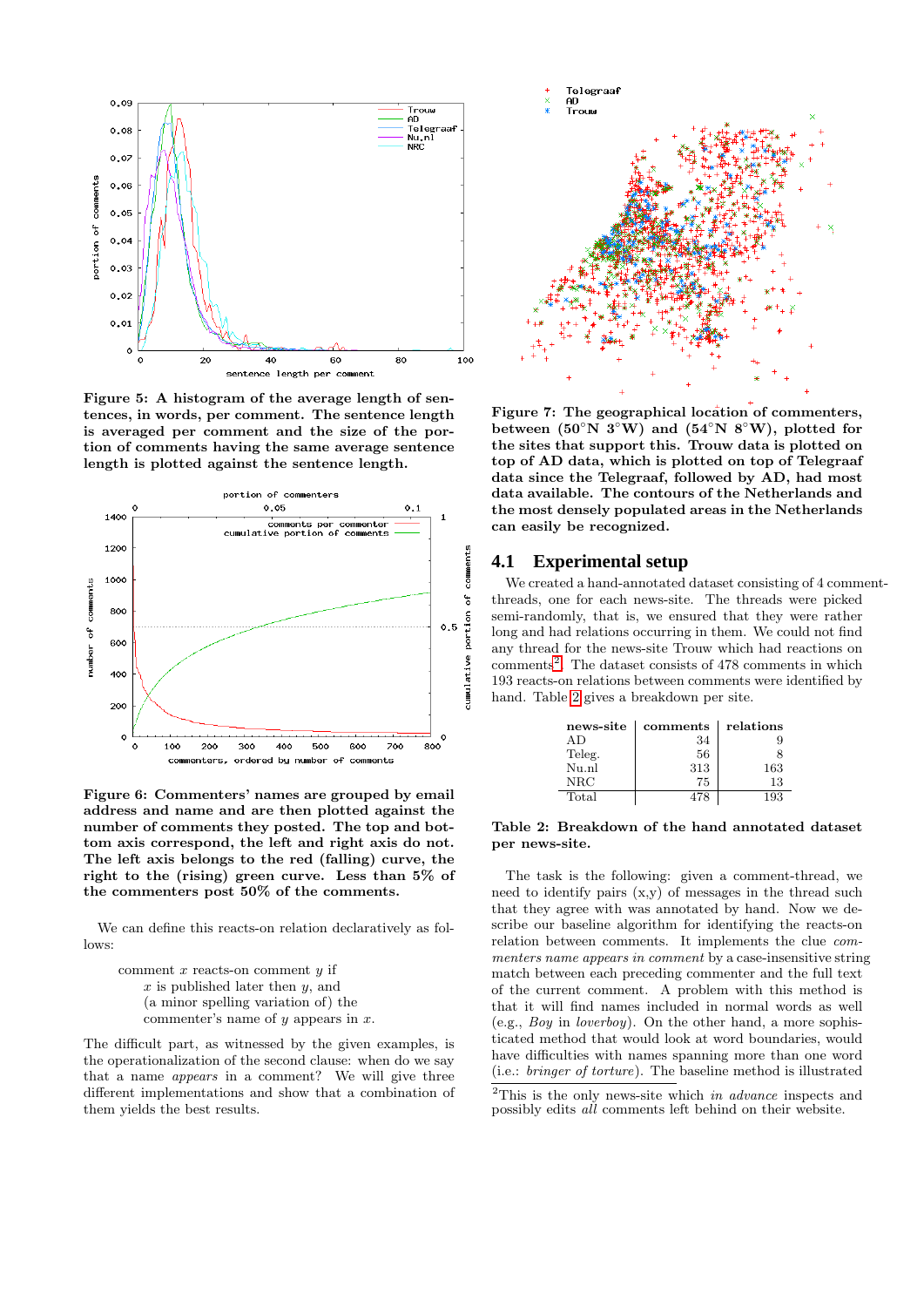in Algorithm [1.](#page-5-0)

We evaluate the number of reaction pairs that we do find,

| <b>Algorithm 1 Baseline</b>                     |
|-------------------------------------------------|
| initialize the set of Commenters as $\emptyset$ |
| order Thread ascending by time                  |
| for each comment $\in$ Thread do                |
| for each commenter $\in$ Commenters do          |
| if commenter_of(comment) $\neq$ commenter then  |
| if in_string(comment, commenter) then           |
| assert reacts_on(last_post_of(commenter), com-  |
| ment)                                           |
| end if                                          |
| end if                                          |
| end for                                         |
| add commenter_of(comment) to Commenters         |
| end for                                         |

<span id="page-5-0"></span>and the number found pairs that are indeed reaction pairs. For this, we use the standard information retrieval measures recall, precision and the  $F_1$  measure to evaluate our implementations [\[1\]](#page-7-8). The results of the baseline method on the hand annotated dataset are in Table [3.](#page-5-1) It is often, as it

|         | recall | precision | F1     |
|---------|--------|-----------|--------|
| AD      | 0.8888 | 0.2580    | 0.4000 |
| Teleg.  | 0.3750 | 0.1363    | 0.2000 |
| Nu.nl   | 0.4723 | 0.5789    | 0.5202 |
| NRC     | 0.6923 | 0.1764    | 0.2812 |
| Average | 0.6071 | 0.2874    | 0.3901 |

#### Table 3: Recall, precision and the  $F_1$  measure for the baseline method.

is here, easy to get a high recall, at the cost of a low precision, by simply returning all possible relations, and vice verse. Our objective, therefore, is to maximize both recall and precision at the same time.

#### **4.2 Mining thread structure**

We will describe three methods for mining the reacts-on relation. The methods are complementary to a certain extent, so it makes sense to combine them. We find an optimal combination using machine learning techniques, which indeed has the highest recall and precision. On a high level, the three methods are the following:

- method B: Word boundaries Like the baseline, but do not match substrings, but sets of tokens.
- method C: POS-tagging plus loose match Do a partof-speech tagging of all comments. A name and a word in a comment match if the word is tagged as a proper noun and is similar to the name. This method takes care of spelling variations.
- method D: @-trigger plus loose match A name and an n-gram match if the n-gram is preceded by the @ symbol and the name and n-gram are similar.

The results of these three methods compared to the baseline are given in Table [4.](#page-5-2) We first briefly discuss the three methods and then look at the combination.

<span id="page-5-2"></span>

|   | recall |                | precision |        | $_{\rm F_1}$ |        |
|---|--------|----------------|-----------|--------|--------------|--------|
|   |        | δ              |           |        |              |        |
| А | 0.6071 | $\overline{a}$ | 0.2874    |        | 0.3901       |        |
| В | 0.6638 | 0.0567         | 0.8307    | 0.5432 | 0.7379       | 0.3477 |
| С | 0.4978 | $-0.1093$      | 0.9335    | 0.6460 | 0.6493       | 0.2591 |
| D | 0.3883 | $-0.2188$      | 0.9489    | 0.6615 | 0.5511       | 0.1609 |

Table 4: Precision, recall and F-measure compared to the baseline. Figures are averaged over all sites. A indicates the baseline, B through D match the methods listed above.

#### *Word boundaries.*

In this method we tokenize both the commenter's name and the comment, and check whether the first list of tokens occurs as a sublist of the second list of tokens. Both precision and recall show an improvement over the baseline. The improvement in precision was to be expected, and was caused by the fact that the baseline identified many false positives due to falsely identifying references within words. The slight improvement in recall might come as a surprise. This is due the normalization of white-space conducted by the tokenizer. In the original data white-spaces in the author's name do not always match the white-spaces in the candidates causing the baseline to miss these reacts-on relations.

#### *POS tagging and loose match.*

<span id="page-5-1"></span>This method tries to account for the fact that commenters' names are not always spelled in the same way as they appear: in our corpus we encountered spelling mistakes, change of capitalization, and even abbreviations of names. So, instead of a strict string similarity, we opt for a loose match. In order to keep a high precision we want to limit the words that we try to match to those being tagged as proper names or proper nouns by a part-of-speech tagger.

To match two strings more loosely, the Ratcliff/Obershelp [\[8\]](#page-7-9) similarity measure is used. This measure is based on the longest common substring that two strings share. It finds the longest substring and then recursively finds the longest substrings on either side of it. When the sum of the lengths of all matching substrings is denoted as  $match(w_1, w_2)$  and the sum of the lengths of both strings as  $length(w_1)+length(w_2)$ the measure is:

$$
similarity(w_1, w_2) = \frac{2 \cdot match(w_1, w_2)}{length(w_1) + length(w_2)}
$$

For example, the strings willem-jan and willem (both are dutch first names) have the following similarity measure:

$$
similarity(\text{jan-willem}, \text{willem}) = \frac{2 \cdot 6}{10 + 6} = 0.75
$$

The measure can be used as a threshold when comparing two strings. A threshold of 0 would match all strings to each other. A threshold of 1 would only match identical strings.

Setting the right threshold is not trivial, so we experimented with different values, see Figure [9.](#page-6-0) The results reported in Table [4](#page-5-2) are based on a threshold of 0.85, which has the maximal  $F_1$  value. Precision increases over both the baseline and the word-boundary method, but the recall goes down. The drop in recall is mainly due to multi-token names which the POS tagger does not recognize.

#### *@-Trigger and loose-matching.*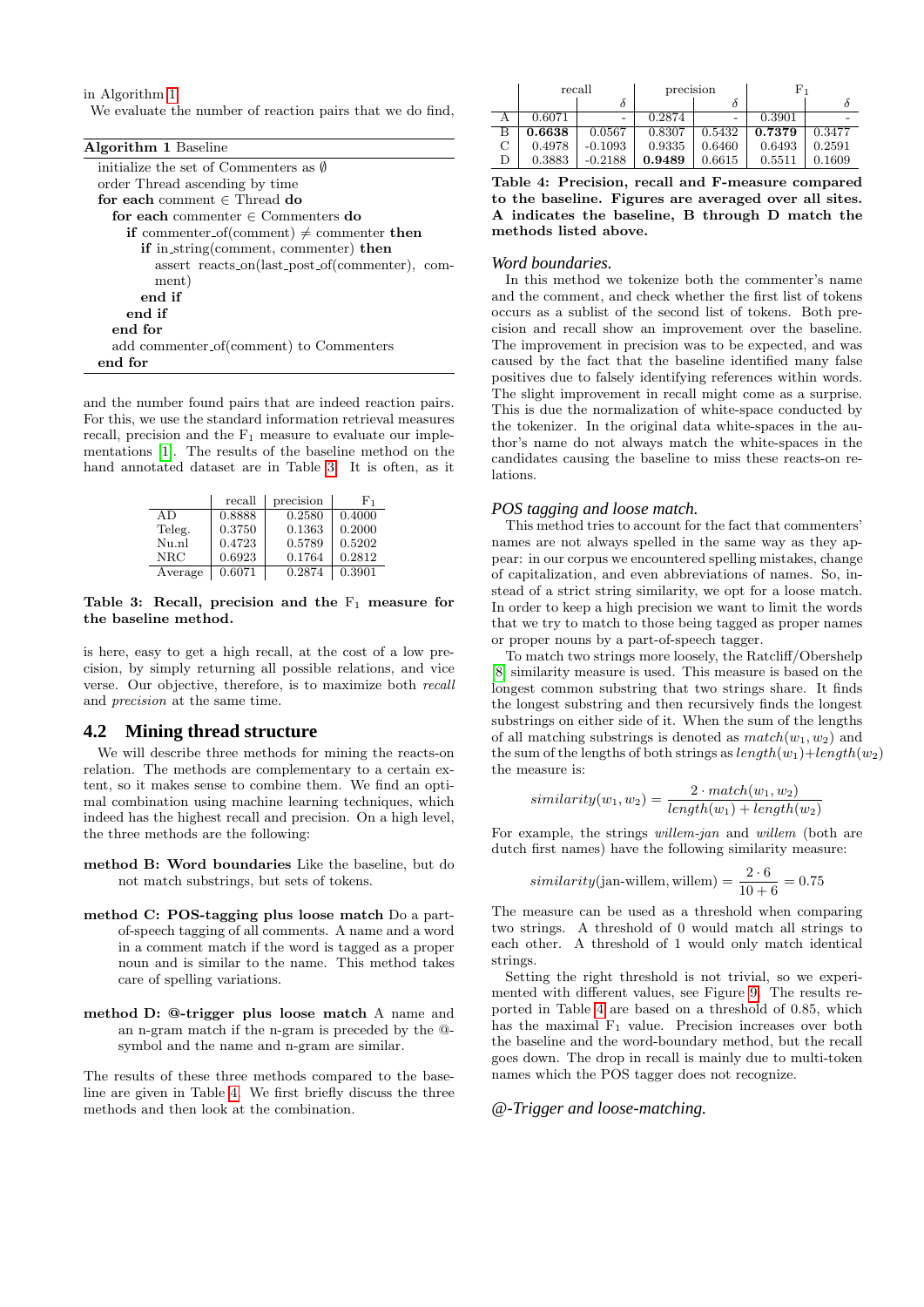

Figure 8: A decision tree, using various features that decides whether a relation between two posts is present. (method B is the word boundary, method C the POS-tagging method). Also, the areas where different methods are used are depicted by colored circles. The *word boundary* method is blue, the POS-tagging method is red and the @-trigger method is yellow.



<span id="page-6-0"></span>Figure 9: Precision, recall and F-measure curves for different string similarity thresholds, using the POS-tagging method.In this plot the measures for all news-sites are averaged.

Based on evidence found during the manual investigation, it makes sense to exploit the @-character as a trigger for finding references. The idea is that a word, or words, following an @-character are very likely to refer to a previous author. Therefore, these words are handled as candidates, similar to the POS-tagging case. After the candidates have been identified, they need to be matched to commenters. Again we use loose matching. The recall of this method is not very high. This is caused by the fact that only a few references are preceded by an @-character. As expected, precision is <span id="page-6-1"></span>very high.

# **4.3 Combining the methods**

The three methods all have a fairly low recall of 0.39 to 0.66, but a high precision of 0.83 to 0.95. Knowing that they are all based on different ways of finding candidates and deciding on candidates, it is likely that the sets of correctly identified relations they return do not completely overlap. If this were true, combining the three methods would lead to an improvement of the recall while a high precision could be maintained.

One way of combining the methods, which is similar to the methodology used in [\[6\]](#page-7-7), is to let each of the three methods generate their candidates for the annotated threads, and train a classifier on this data, which then can be used to classify candidates for all threads. The supervised machine learning algorithm, that creates the classifier, needs a set of features of (commenter's name, candidate) pairs to base its classifier on. We use the following features:

- Method. A binary attribute for each of the three methods, set to true if the method puts the pair in the reacts-on relation.
- Similarity between candidate and author's name, measured using the Ratcliff/Obershelp similarity. Candidates found using method B are given a string similarity of 1.
- Temporal distance between two posts, measured in the number of comments that separate the comment in which the candidate appears and the comment it might be referring to.
- The news-site that is the source of the thread, is added as a nominal attribute.